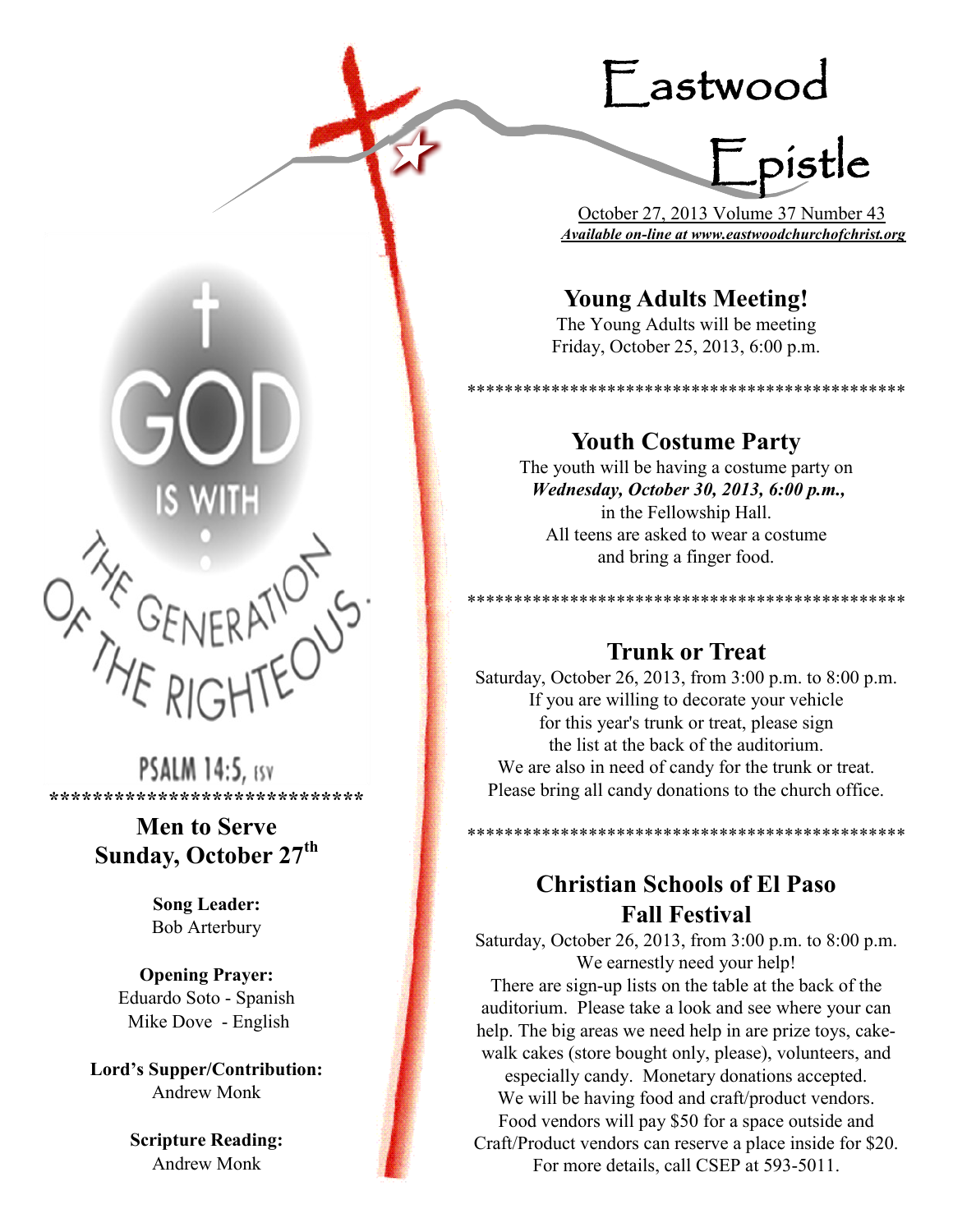## *Together*

**"If I have seen farther than others, it is because I was standing on the shoulder of giants."** - **Isaac Newton** 

Newton is considered as one of the fathers of modern science, but he saw himself as the beneficiary of the work of others. His humble attitude is appropriate for each of us also.

How have you benefitted by the men and women and faith, who preceded you? You were taught the scripture by others, who explained and answered your questions. You saw others model the Christian life in their daily lives. You were motivated and encouraged by others who spoke that encouraging word at a time when you desperately needed it.

Some of these giants were family and some were not. I know for a fact that in my family, I am in the fourth generation of Christians, perhaps more. There were others who taught me in Bible class and university. And acquaintances, who crossed the path of my life and taught me with their words and example.

How can I thank those disciples, for what they shared with me? Even those I never met and those who have left this life?

Answer: by continuing in the path of Jesus and being the best I can be. Our lives should reflect the same faith and dedication as those we admire the most. Who is the "most spiritual" one you have ever known? Be like them.

Pass on the blessings you received to those around you. Like the oak tree or the dandelion, plant the seed all around you. Keep doing it because you are someone's spiritual giant.

*Charles M Clodfelter*

*Sunday Guests who registered - 5 Did you speak with them?*

**www.eastwoodchurchofchrist.org**

**Schedule of Services**

Bible Class - 9:00 A.M. Ladies Bible Class Bible Study Worship - 10:00 A.M. 10:00 A.M. 7:00 P.M.

**Sunday Tuesday Wednesday** 

**Area TV Programs**

Area TV Programs<br>Fridays: 7:00 P.M. Channel #38 (Cable Channel #16) Sundays: 5:00 A.M. Inspiration Channel (Channel #364 Direct TV)

### .  **Youth Service Day!**

Sunday, October 27, 2013, for more details, please see Andrew.

## **Attention Youth!**

 Let's be of encouragement to other youth, Saturday  $26^{th}$ . We'll be leaving the Church building to attend a Youth Rally at the church in San Elizario. We will be leaving the building at 8:30 a.m. and we'll be returning at 1:30 p.m. Come join us and make this youth event larger!





Sunday, October 27<sup>th</sup> - Junie & Susie Chavez

#### **Sunday, October 27, 2013 Speaker** - Charles Clodfelter **Sermon Topic** - *Through the Entire Bible in One Sermon*  **Scripture** - Luke 1:1-4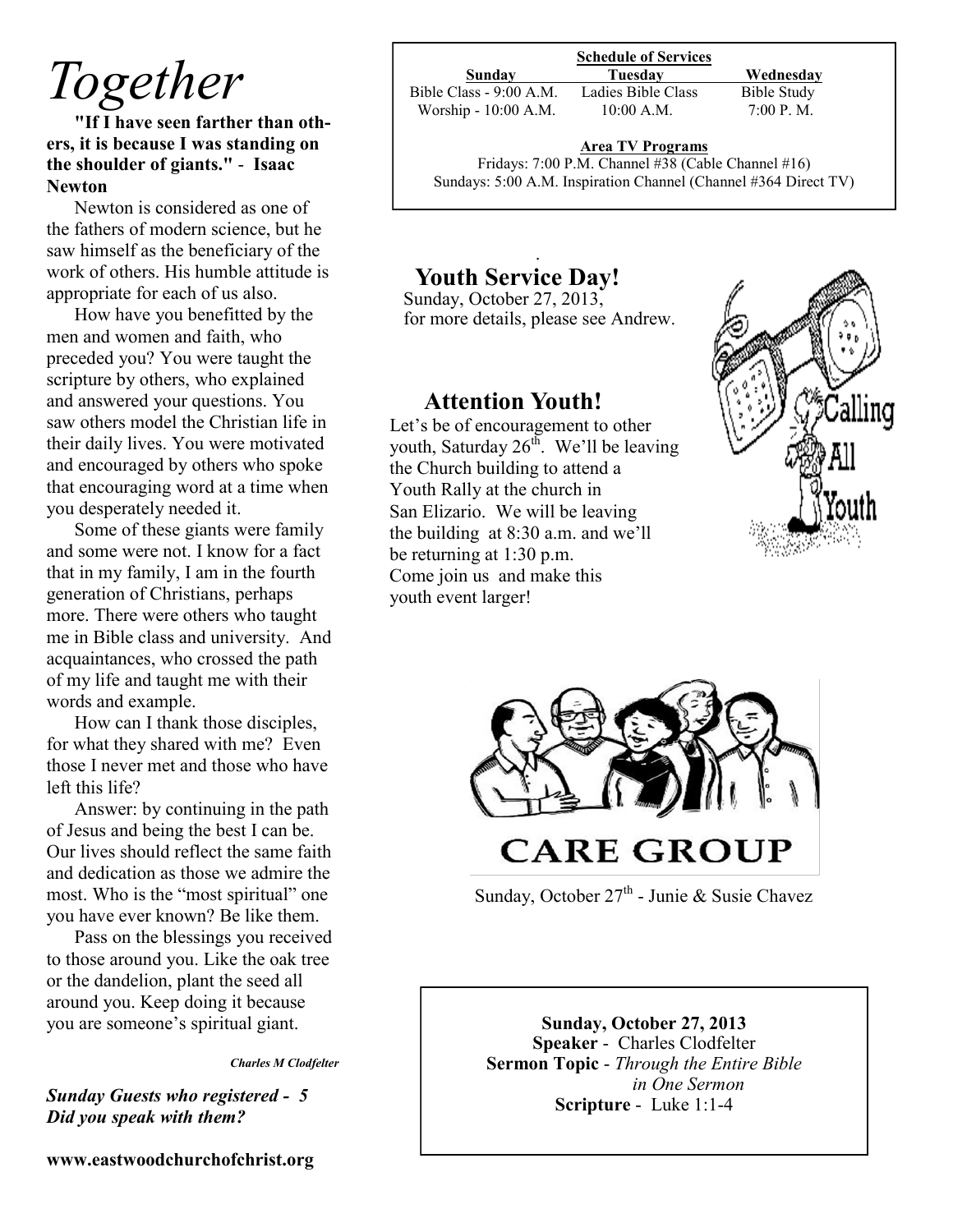

If you are like most of us, somewhere along the way God has brough an unlovely person into your life. Unloveliness has nothing to do with his or her appearance. The person just makes it really hard for you to love. Try a " f you are like most of us, somewhere along the way God has brought an unlovely person into your life. Unloveliness has nothing to do  $\mathsf{\mathsf{L}}$  with his or her appearance. The person just makes it really hard for person with an act of kindness or a helping hand, at the moment when he or she least expects or deserves it. You may have to scratch your head a

 $\_$  , and the contribution of the contribution of the contribution of the contribution of the contribution of  $\mathcal{L}_\text{max}$ 

while to plan this one, but God will make it worth your effort. Paul





October 27 - Brianna Moncada October 29 - Norma Granado October 30 - Rowdy Pitman October 30 - Juan Payan



October 30 - Charles & Theresa Clodfelter

**Nursery Helpers for Sunday, October 27th** Christy Sanchez and Lizette Torres





## **Eastwood Youth Rally 2013**

We are gearing up for our annual youth rally. This year's theme is "Don't Blink: Living a Short Life". Our theme scripture is James 4:13-17. We are in need of monetary donations for the youth rally. Please bring your donations to Andrew or the church office.

## **Youth Fall Retreat**

There will be a fall retreat for the youth group November 15th-17th. The cost for the retreat is \$50. All those who sell 20 discount cards in our upcoming fundraiser, will be paid for. All those who sell less than 20 discount cards, will be partially paid for. If you are interested in going, sign up outside the youth room.

## **Ink Cartridges for Eastwood Youth**

Please remember to donate your used printer ink cartridges to Eastwood Youth Group. The donation bin is located in the foyer of the church.